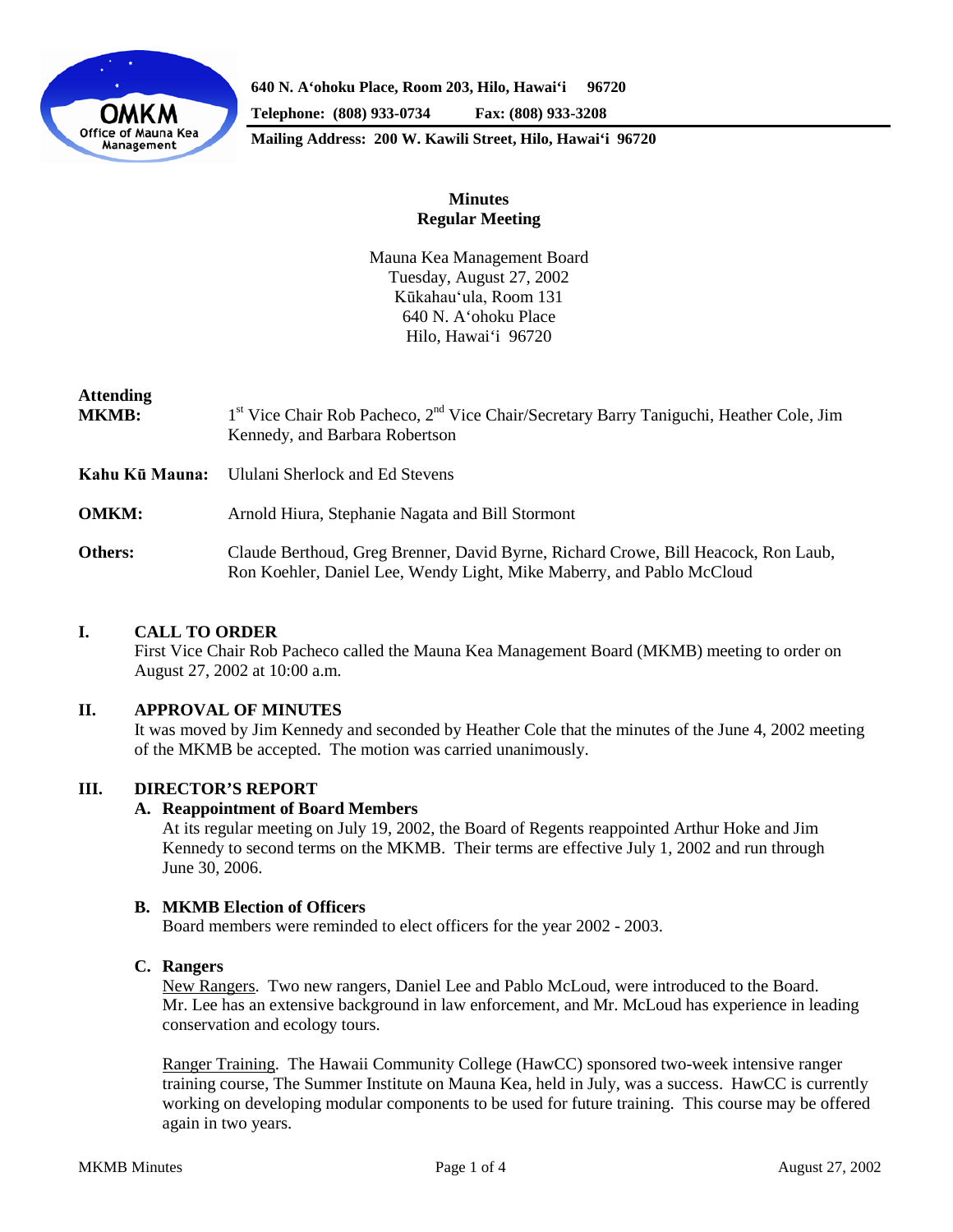Barry Taniguchi suggested that an executive summary of the training course content would be helpful to board members and asked if the office would prepare one. Rob Pacheco asked what the time frame was for completing the write-up of the curriculum.

Other Training. Ranger Kimo Pihana and Pablo McLoud attended a three-day course on Global Positioning System (GPS) and Geographic Information System (GIS). All rangers are scheduled to attend a 40-hour First Responder course in October.

#### **D. Visit by Paul Costello, UH Vice President for External Affairs and University Relations**

Earlier this month, IfA, OMKM, and UHH hosted Paul Costello to an evening visit to the summit of Mauna Kea, including star gazing at Hale Pohaku. The following morning Mr. Costello was given a tour of the summit with an orientation by Director Stormont and Ed Stevens of Mauna Kea's natural and cultural resources. Mr. Costello also met with MKMB and Kahu Kū Mauna members to gain insight and input on Mauna Kea.

Dr. Kennedy felt the meeting helped Mr. Costello realize there is no quick fix to the Mauna Kea situation. It is unclear what role Mr. Costello will play with respect to Mauna Kea. Ed Stevens stated he had a good feeling about Mr. Costello and his reactions to his visit to Mauna Kea.

#### **E. Protocol**

A group from Hawaii including Paul Coleman (IfA), Arthur Hoke, Guy Kaulukukui, Larry Kimura, Kimo Pihana, Ululani Sherlock, Hannah Springer, Ed Stevens, and Bill Stormont will travel to Arizona in September to meet with Native American tribal representatives, and Kitt Peak and Mt. Graham observatory personnel. Also joining the group will be Jim Kennedy who worked in Arizona and is familiar with the history of observatory development, issues, and controversy surrounding observatory development at the two locations.

The purpose of this Bishop Museum sponsored trip was to explore the relationship between Native Americans and observatories. There are parallels between those two places and Mauna Kea, and hopefully the Hawaii group will be able to learn from the Arizona experience.

### **F. Update on the Proposed NASA Keck Outriggers Project**

A new hearings master, Dawn Ching, has been assigned to the contested case hearing. She replaces Boyd Mossman who recently resigned. A pre-hearing to determine standing of applicants is set for September 17, 2002.

#### **G. Wekiu Baseline Survey Update**

Dr. Greg Brenner reported he recently completed field work on the third of his baseline monitoring surveys. A fourth survey is scheduled for November. He presented a brief summary of the first two surveys.

Survey 1 (February, 2002). 1 bug/trap/3 days of sampling. The overall average was 3 times greater than the 1997-98 results of a wekiu study on Mauna Kea. There was a total of 10 traps, 5 on Pu'u Hauoki and 5 on Pu'u Wekiu. Wherever possible, the traps were placed as close to the locations of the traps used in the 1997-98 study. There was a heavy blanket of snow on the summit at the time of the February survey.

Survey 2 (May, 2002). 10/bugs/trap/3 days of sampling. The overall average was 25 times greater than the 1997-98 study.

Combined Results: 6 bugs/trap/3days with an overall average 5 times greater than the results of 1997- 98 study. Twenty-five percent of the captured bugs were nymphs (immature bugs) indicating the wekiu were breeding.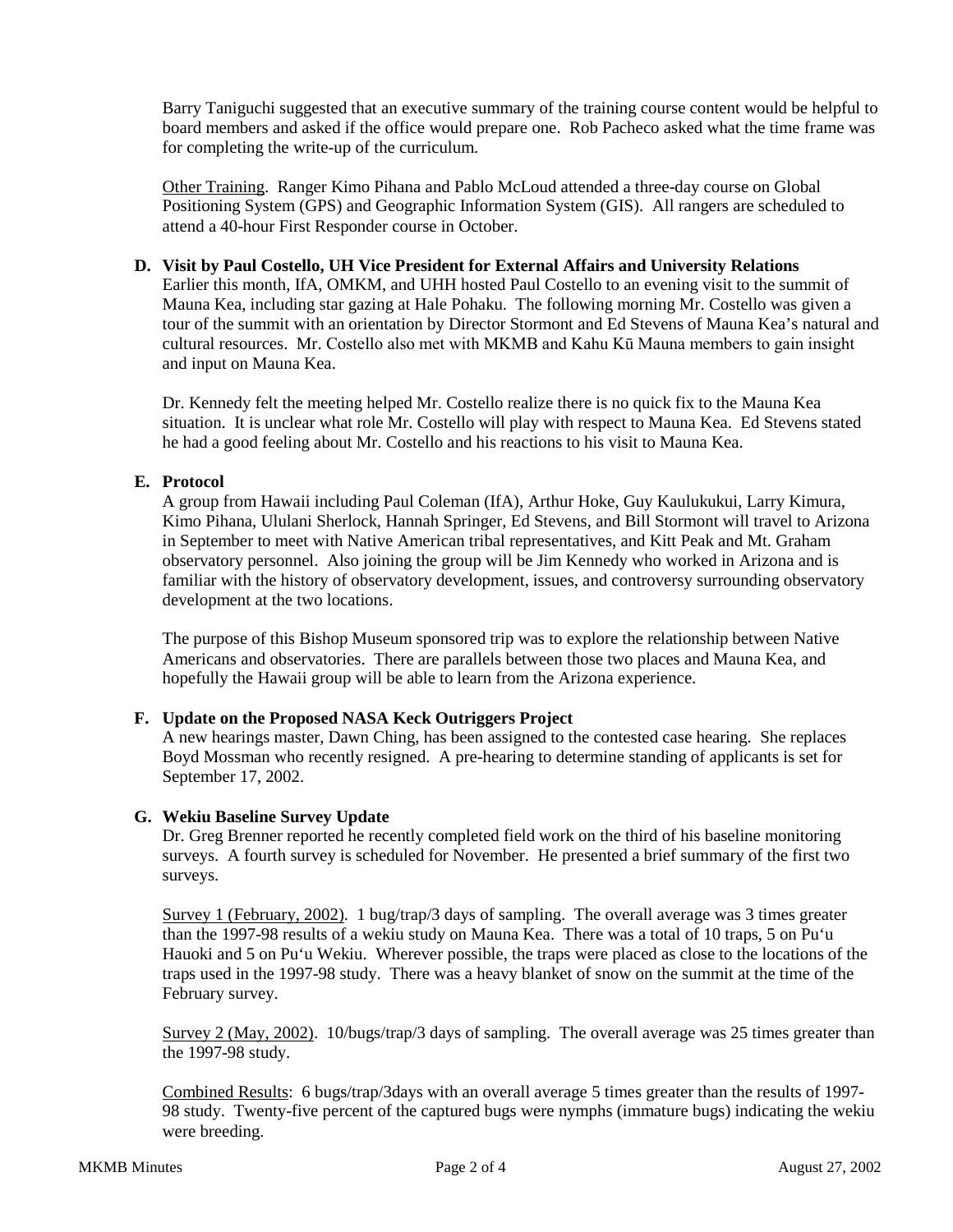Dr. Brenner hypothesized the incidence of the number of wekiu may be a function of temperature. If the temperature is too low, there will likely be less bugs. It is still uncertain what drives the population cycle. One possibility is that it is weather related.

In response to Mr. Stevens question of whether the wekiu population is rebounding, Dr. Brenner stated he thought so. Looking at past survey results, in 1982 wekiu were very abundant, in 1997-98, there were very few, and in May 2002 the numbers were again high.

Rob Pacheco asked if anyone was doing basic biological research on the wekiu. Dr. Brenner indicated that if the Outrigger Project goes forward, NASA has committed to fund a graduate student to conduct an autecology study.

Lycosid Spiders. Dr. Brenner mentioned that although he caught a few Lycosid spiders (0 caught in February; 2 in May and 3 in August), these spiders are not abundant on the pu'u, but more are found in the flat areas between the pu'u.

Mr. Stevens thanked Dr. Brenner for his sensitivity to the mountain and the care exercised in carrying out his work.

#### **H. Associated Press**

The office received word that Associated Press (AP) – London will be doing a story on the Mauna Kea controversy. Representatives from AP will be in Hilo on September 9 and 10, 2002 to conduct interviews. Kate Wester, Director of Public Relations, is the UH liaison. The office is concerned about the fair representation of OMKM, MKMB, and Kahu Kū Mauna. Since Bill will be away on a trip to Arizona, Walter Heen will represent the office.

### **I. Hale Pohaku Signage**

Following up on a request from President Dobelle, and upon discussions with the rangers, Director Stormont is proposing to erect signs guiding visitors to the VIS. It is proposed that one sign be posted on the way up from the Saddle Road, and the other coming down from the summit. Director Stormont is also recommending enhancing existing signs, for example, signs pointing out the hazards of Mauna Kea.

Mr. Pacheco mentioned that it s difficult to see signs at night and during bad weather. He asked if lighting for the signs was being considered. Mr. Taniguchi suggested that the signs should be lit during bad or foggy conditions.

### **IV. COMMITTEE REPORTS**

## **A. Kahu Kū Mauna Council**

Mr. Stevens reported the Council is taking measures to fill the remaining two vacancies and would like to recommend for reappointment Mikahala Roy to another term on the Council. Recommendations for the vacancies will be forthcoming.

#### **B. Administrative Rules**

Mr. Taniguchi reported that while working on the preliminary draft, a survey would be helpful to get feedback from the community. A survey is being developed for distribution to OMKM's mailing list. A press release will be prepared notifying the pubic of the opportunity to participate in the survey.

#### **C. Astronomy Education**

Dr. Kennedy reported a tentative meeting is scheduled for September 17, 2002.